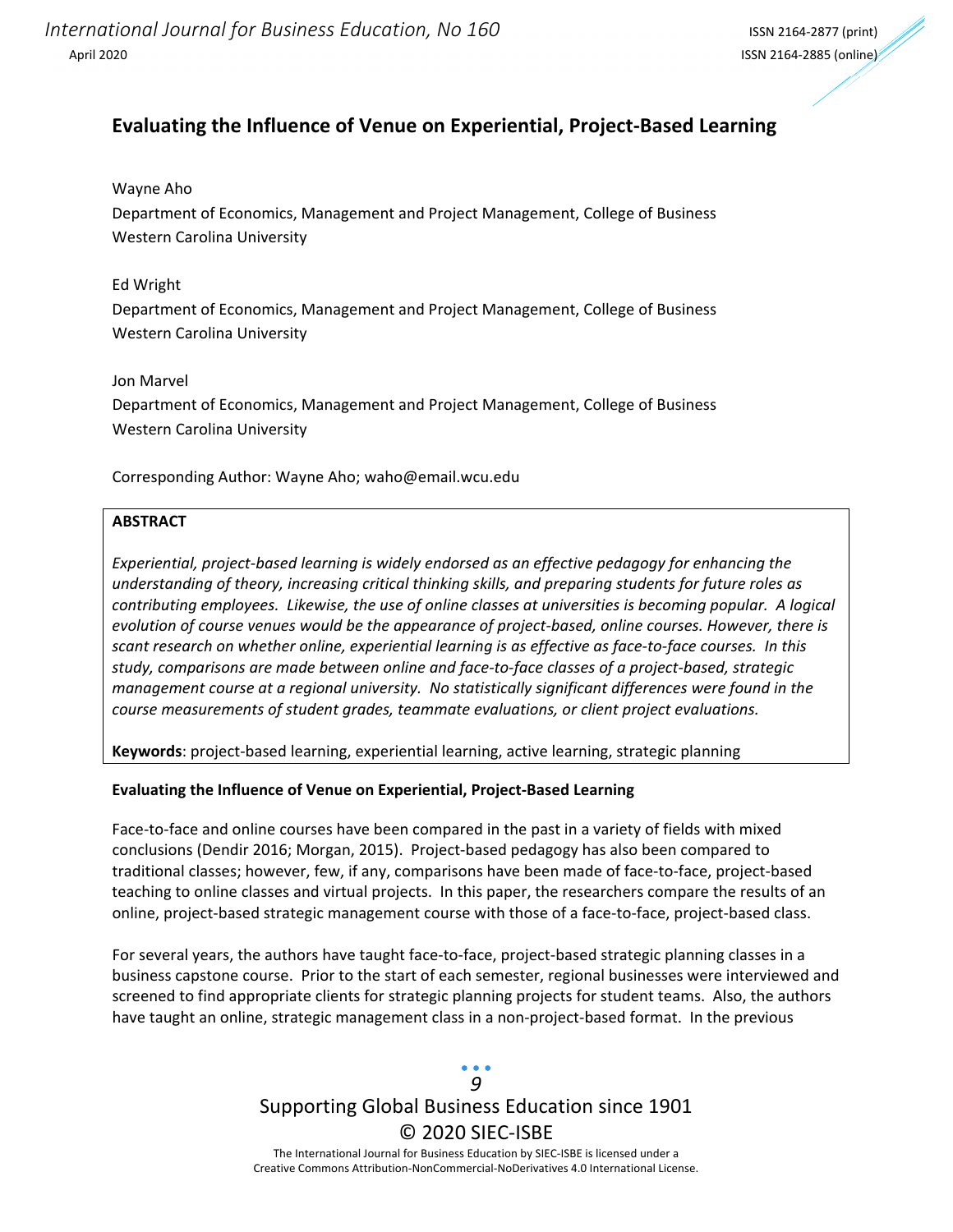semester, faced with a plethora of clients, the instructors decided to try assigning actual clients to the online student teams to work with virtually. The motivation to aid these additional clients provided the opportunity for this study with the research question determined as "how would online, project‐based learning compare to the face-to-face, project-based course?"

As a capstone course in the College of Business at Western Carolina University, three metrics are commonly used by all instructors: an overall student grade, a team's assessment of the student's contribution to the project (Ohland, Loughry, et al., 2012), and a client satisfaction rating. These measurements were analyzed to see if venue (face-to-face or online) or instructor had any influence on the outcomes.

#### **Literature Review**

The Association to Advance Collegiate Schools of Business (AACSB) defined applied experiential learning as: "A business curriculum‐related endeavor which is interactive (other than between teacher and pupil) and is characterized by variability and uncertainty" (Gentry, 1990, p.10). The experiential approach to teaching strategic management was outlined by Singh (2018) as a process requiring students to 1) conduct external and internal environmental analysis on a market and an organization, 2) create various analyses and forecasts based on possible situations, and 3) develop potential strategies that would guide the firm to an aspired future state. Canziani and Tullar (2017) argued that the primary goal of student‐ led, client‐based experiential projects is to develop critical thinking skills and that consulting opportunities enhance these competencies in ways that differ from other instructional methods. Business schools and colleges of business utilize multiple methods to teach strategic management. George (2015) reported that the use of experiential teaching and learning is instrumentally invaluable in guiding students to learn and grasp real‐time challenges businesses face in today's complex environment. Further, the author noted that the experiential learning process provides hands‐on involvement that can enhance the development of hard skills, soft skills, and foster behavior modification in students. Beyond the traditional textbook‐based approaches to learning, three primary experiential methods have been adopted in Strategic Management education: case studies, simulations, and project‐based learning (Jennings, 2000).

Case studies, popularized by the Harvard Business School, can be characterized as a description of a business or a specific set of obstacles confronting the organization or its activities (Cornwell, 2012). According to Davis and Wilcock (2003), case studies are "student‐centered activities based on topics that demonstrate theoretical concepts in an applied setting" (p. 3‐4). Instructors can utilize these problems in various teaching modalities as illustrations of real‐life lessons.

The use of case studies to teach strategic management has both its advocates and its critics. Mintzberg, Quinn, and Voyer (1995) noted that case studies are ideal scenarios for investigating real‐world issues. Jauch and Glueck (1988), Johnson and Scholes (1993), and Thompson and Strickland (1999) put forth similar arguments regarding the efficacy of utilizing case studies to teach strategic management. Chang (2003) declared that numerous researchers affirmed that the use of case studies could advance the student's capacity to understand and retain information by inserting a dose of realism into the classroom (Christensen & Hansen, 1987; Dooley & Skinner, 1977; Osigweh, 1989; Romm & Mahler,

### Supporting Global Business Education since 1901 © 2020 SIEC‐ISBE The International Journal for Business Education by SIEC‐ISBE is licensed under a *10*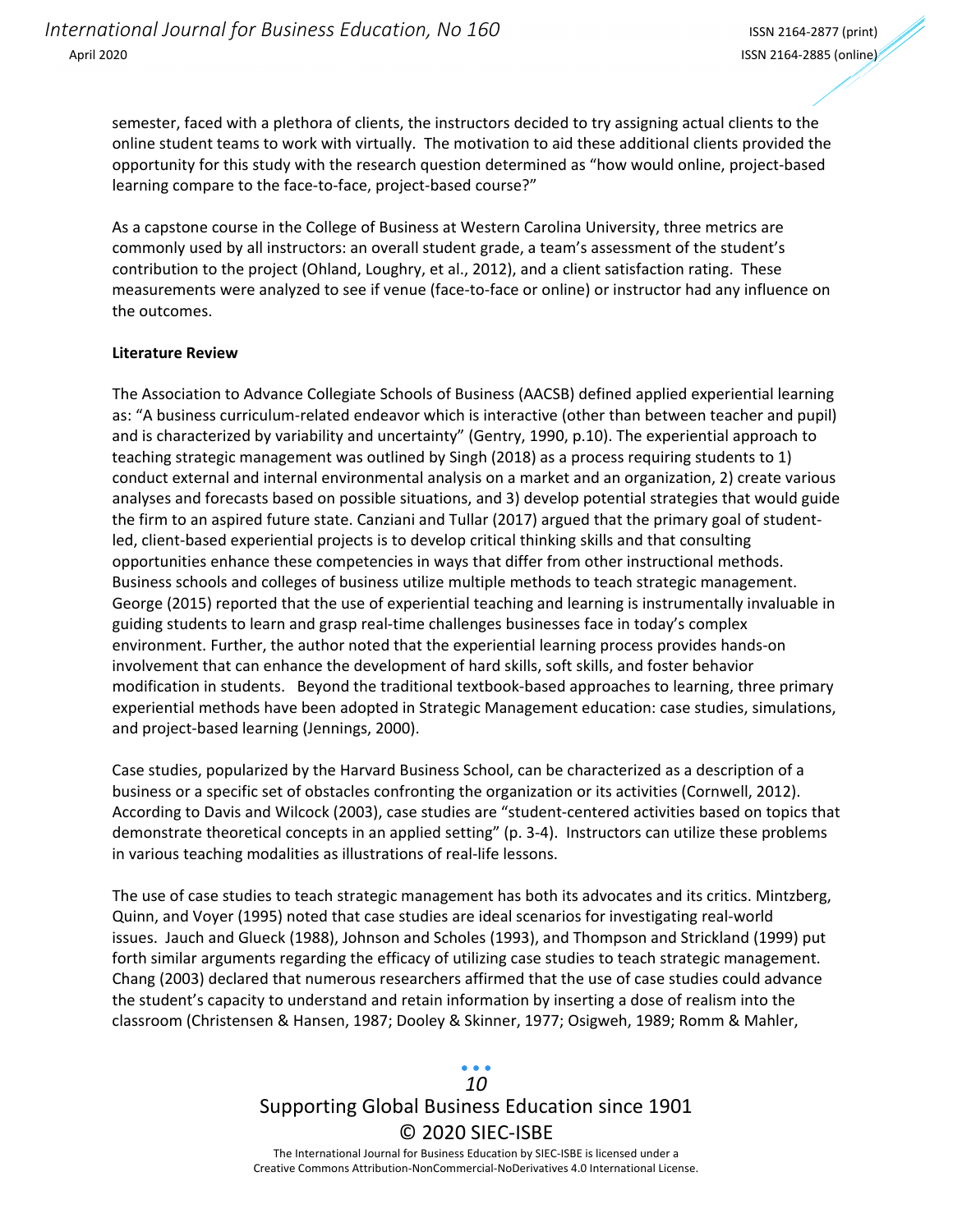1991). On the flip side, Yin (1989) and Garrido‐Lopez, Hillon, Cagle, and Wright (2018), argued that case studies, while offering a clear contextual framework for analysis and synthesis, are limited in representing the complexities of the real world. One criticism of using the case study method to teach strategy is that due to the static nature of data available in a case, the scope of decisions available to the student is narrow (Mitchell, 2004). According to Jack (2018), considering the rapid change in global demographics, women managers are not sufficiently represented in the case study method of instruction. Further, given the widespread argument over globalization, a disproportionate percentage of cases are focused on U.S. organizations. Certain viewpoints, including those of labor unions, are underrepresented. Anand (2017) posited that the utilization of case studies was quite suitable for a more settled world, but the breadth and scope of today's challenges call for a new approach.

Simulations are the business game approach to the analysis of an organization in a competitive situation. A realistic simulation enables students to analyze various factors that can impact an outcome while developing analytical expertise, management skills, and communication (Schroder & Liviu, 2012). Ceschi, Sartori, Tacconi, and Hysenbelli (2014) stated that the primary goal of a business game is to develop management skills, analytical know‐how, and to teach decision‐making skills relative to business strategies. In a review of the literature assessing the value of simulations, Reid, Brown, and Tabibzadeh (2012) maintained that despite the high degree of attention spawned by the simulation teaching mechanism, the preponderance of the literature examined did not indicate statistically significant confirmation that the learning outcome was more compelling than the use of other educational methods. One ongoing criticism of the use of simulations to teach strategic management has been the automation of the decision-making process. For example, emergency loans to bail out a poor decision are allowed with little, if any, regard to overall financial planning (Poisson-de Haro & Turgut, 2012). An argument was put forth by Jennings (2000) that claimed the use of simulations may not readily be translated to real‐world business circumstances.

Project-based learning "Is a student-driven, teacher-facilitated approach to learning. Learners pursue knowledge by asking questions that have piqued their natural curiosity" (Bell, 2010, p. 39). Thomas (2000) noted from various project‐based learning handbooks for instructors that projects are complicated assignments built on the foundation of demanding situations that require student immersion in analytical activities, problem-solving and outcome resolution. Additionally, with projectbased learning, the students must work independently and as a team to develop and deliver a final product or presentation (Jones, Rasmussen, & Moffitt, 1997; Thomas, Mergendoller, & Michaelson, 1999). The essence of project-based learning is the examination process. This process requires students to develop questions relative to the project being directed through the research procedure by the instructor.

Xiao and Carnes (2017) observed that when teaching strategy to college level undergraduates, a significant challenge is the students' dearth of relevant work background, participation, and know‐how. Often lacking the appropriate job experience, students find that many of the topics covered in a strategic management course are problematic relative to their ability to embrace and comprehend when being taught by traditional methods. Students who learn through project-based experiential methodology can more readily grasp first‐hand the intricacies of day‐to‐day life in an organization and how to deal with multiple challenges both internal and external. Project-based learning, where students

## Supporting Global Business Education since 1901 © 2020 SIEC‐ISBE *11*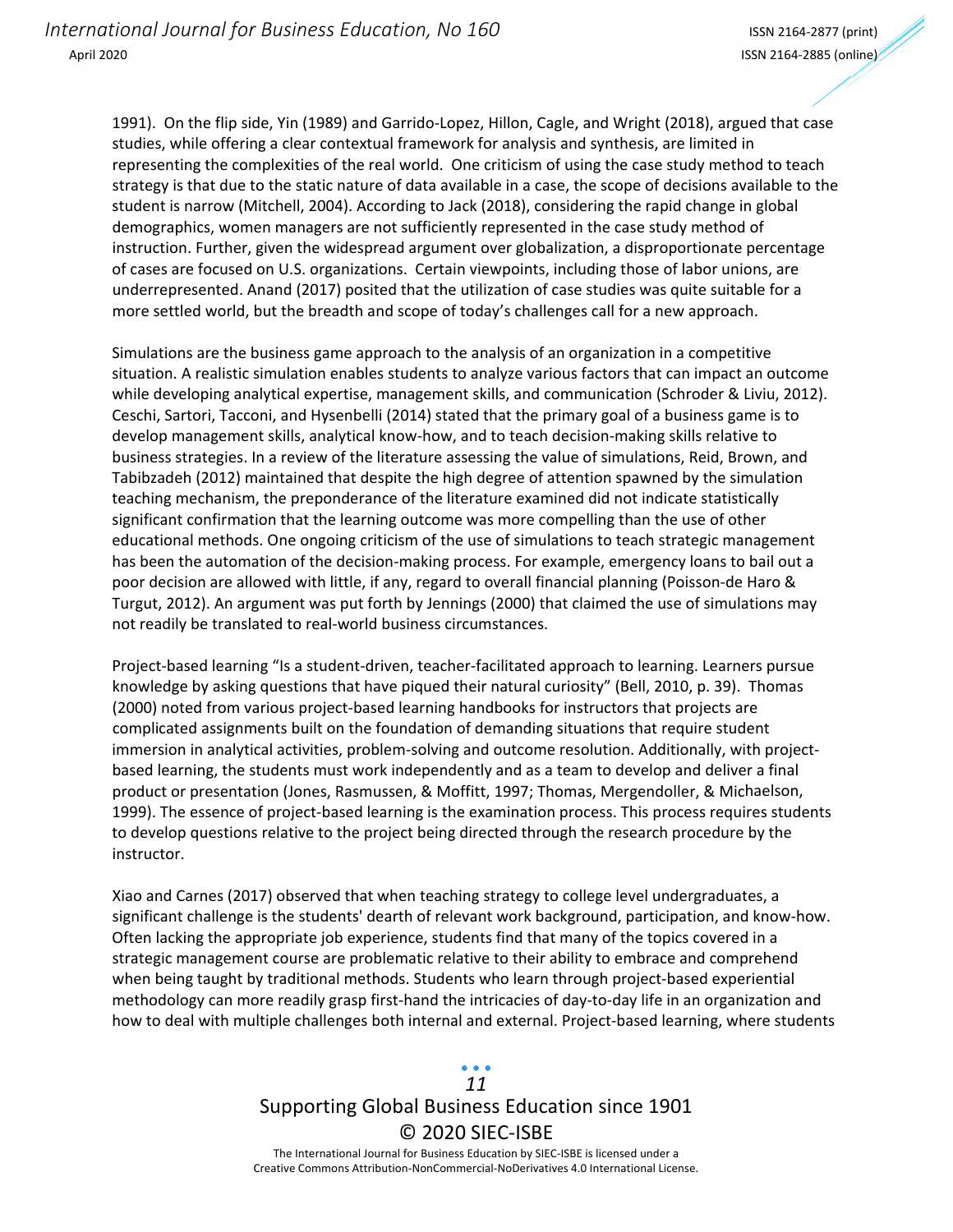engage in projects related explicitly to real‐world business situations, has proven to be a boon for not only the students but for the outside clients, many of whom return for additional assistance by future student teams (Thompson & Edwards, 2009).

Distance education is defined as "Education that uses one or more technologies to deliver instruction to students who are separated from the instructor and to support regular and substantive interaction between the students and the instructor synchronously or asynchronously" (Seaman, Allen, & Seaman, 2018, p. 5.). Driscoll, Jícha, Hunt, Tichavsky, and Gretchen (2012), wrote that numerous researchers (McFarland & Hamilton 2005; Parkhurst et al. 2008; Summers, Waigandt, & Whittaker 2005; Tucker 2001) reported the positive attributes of online learning versus face-to-face. Conversely, other investigators (Logan, Augustyniak, & Rees 2002; Urtel 2008) offered contradictory arguments to the view that online learning was as effective as face‐to‐face teaching in providing an overall positive learning experience.

The review of the literature assessing distance learning versus face-to-face teaching revealed conflicting views when examining course‐specific subject matter. Morgan (2015) found that students graduating from online accounting programs scored lower on the CPA exam than those who graduated in a matched set of face-to-face accounting programs. Contrary to Morgan's (2015) findings, Dendir's (2016), examination of two Principles of Microeconomics courses at a U.S. public university determined that the online students earned higher scores on a set of universal questions given over three exams. In a study of a college level operations management course delivered by both online and face‐to‐face classroom instruction, Nemetz, Eager, and Limpaphayom (2017) research revealed that student performance as measured by their grades were the same regardless of the delivery mechanism. In an exploration of educational delivery methods on knowledge retention, Turner and Turner (2017) concluded that while online instruction may deliver greater short‐term knowledge procurement, the synchronous face‐to‐face instructional delivery yields more significant levels of knowledge retention. Stern (2004) put forth the suggestion that future research might evaluate which types of courses are more applicable to distance learning while others may be less suitable.

While academic literature provides multiple examples of varying pedagogical methods as well as comparisons of face‐to‐face and online courses, there are few, if any, evaluations of face‐to‐face, project-based curricula to online, project-based courses. And, although the effectiveness of projectbased, experiential pedagogy is well acknowledged and the growth of online courses widely recognized, an investigation of the effect of combining the two approaches was of interest to the researchers. Could an online, project-based course with virtual student teams be just as effective as a face-to-face, projectbased class? If so, online curricula could benefit from the enhanced, project-based learning experience. Similarly, the application of project‐based, experiential learning could be substantially expanded due to the growth and convenience of online venues. Taking the opportunity presented by a semester with too many client projects, the researchers adapted the structure and syllabus of the online program to closely match the traditional course.

> Supporting Global Business Education since 1901 © 2020 SIEC‐ISBE The International Journal for Business Education by SIEC‐ISBE is licensed under a *12*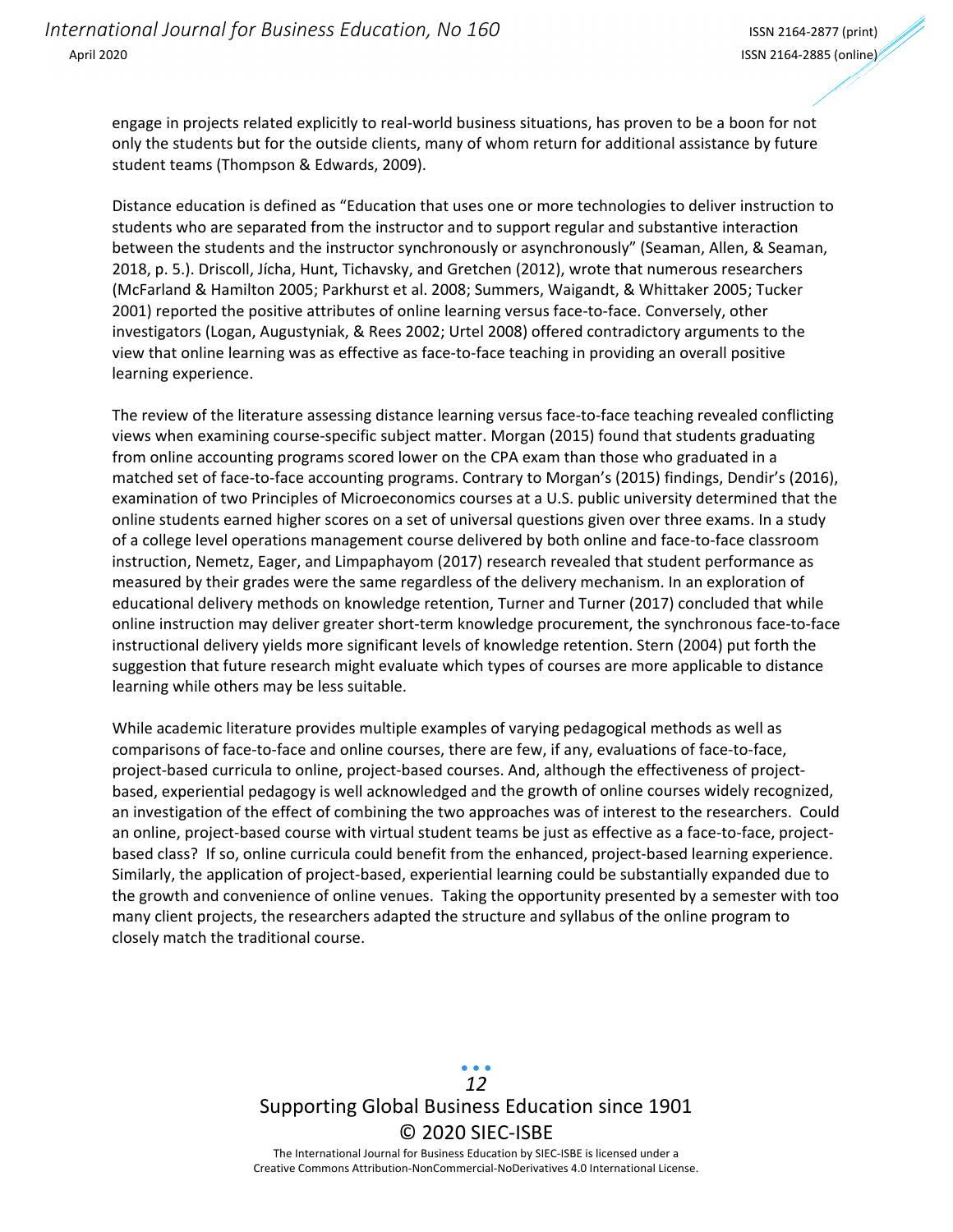*International Journal for Business Education, No 160* ISSN <sup>2164</sup>‐<sup>2877</sup> (print) April 2020 ISSN 2164‐2885 (online)

#### **Method**

Students who major in a business discipline within the AACSB‐accredited B.S.B.A. program at Western Carolina University are required to take a management capstone strategic planning course during their final academic year. Students in four sections of this course were surveyed in the Fall and Spring semesters of the 2018‐2019 academic school year. Participation did not have any impact on the student's final grade. The demographic make‐up of the classes was unremarkable with no differences in sex, age, or ethnicity. Gauging the impact of venue on the project-based learning approach was accomplished by comparing the group results of overall grade, teammate evaluation, and client satisfaction scores of the online and face-to-face classes.

One hundred and fifteen (115) students participated in this study. Seventy-two (72) took the class in a face-to-face classroom setting. Forty-three (43) took the online version of the course. All elements of the course: the syllabus, class materials, team make‐up processes, client projects, and grading schemes were closely duplicated except for venue and instructor (two instructors participated).

Several assessments of the students' performances were integrated into this study. All these assessments were based on a 100‐point scale. A student's overall grade was compiled from multiple components including quizzes, a mid‐term exam, written assignments, a final strategic plan report, and teammate assessments. The teammate assessments were based on an instrument validated by Ohland, Loughry, et al., (2012); whereby, students confidentially rate their teammates on five attributes (contributions to the team's work, interactions with the team, keeping the team on track, dedication to quality, and having relevant skills, knowledge, and ability). A sample of the survey is included in the Appendix A. In addition, each student project team was assessed by the external client at the end of the term using a survey tool in widespread use over the past ten years that was developed by the North Carolina Small Business Technology Development Center (SBTDC). This assessment considered the student's professional behavior, communication, depth of content, oral presentations skills, and final project results. A sample of the survey instrument is included in the Appendix B.

#### **Results**

Assessments of student performance in the capstone project were conducted from the following perspectives: the project's external sponsor, the instructor of record for the class project, and the members of the student team. These assessments were based on a 100‐point scale. An independent samples student's t-test was performed to identify if there were differences in the assessments of the students based on the course venue. The independent samples t‐test is a parametric test that compares the means of two independent groups to determine whether there is statistical evidence that the associated population means are significantly different.

A total of 115 students were involved in the capstone projects discussed in this research study. Client evaluations were collected on 77 of these students (34 students in face-to-face and 43 students in online classes), and team and instructor evaluations were collected on all 115 students (72 students in face-toface and 43 students in online classes). Results of the independent samples student's t-test on these client evaluations resulted in a t-statistic of 1.716 (p-value = 0.090), indicating a statistically non-

### Supporting Global Business Education since 1901 © 2020 SIEC‐ISBE The International Journal for Business Education by SIEC‐ISBE is licensed under a *13*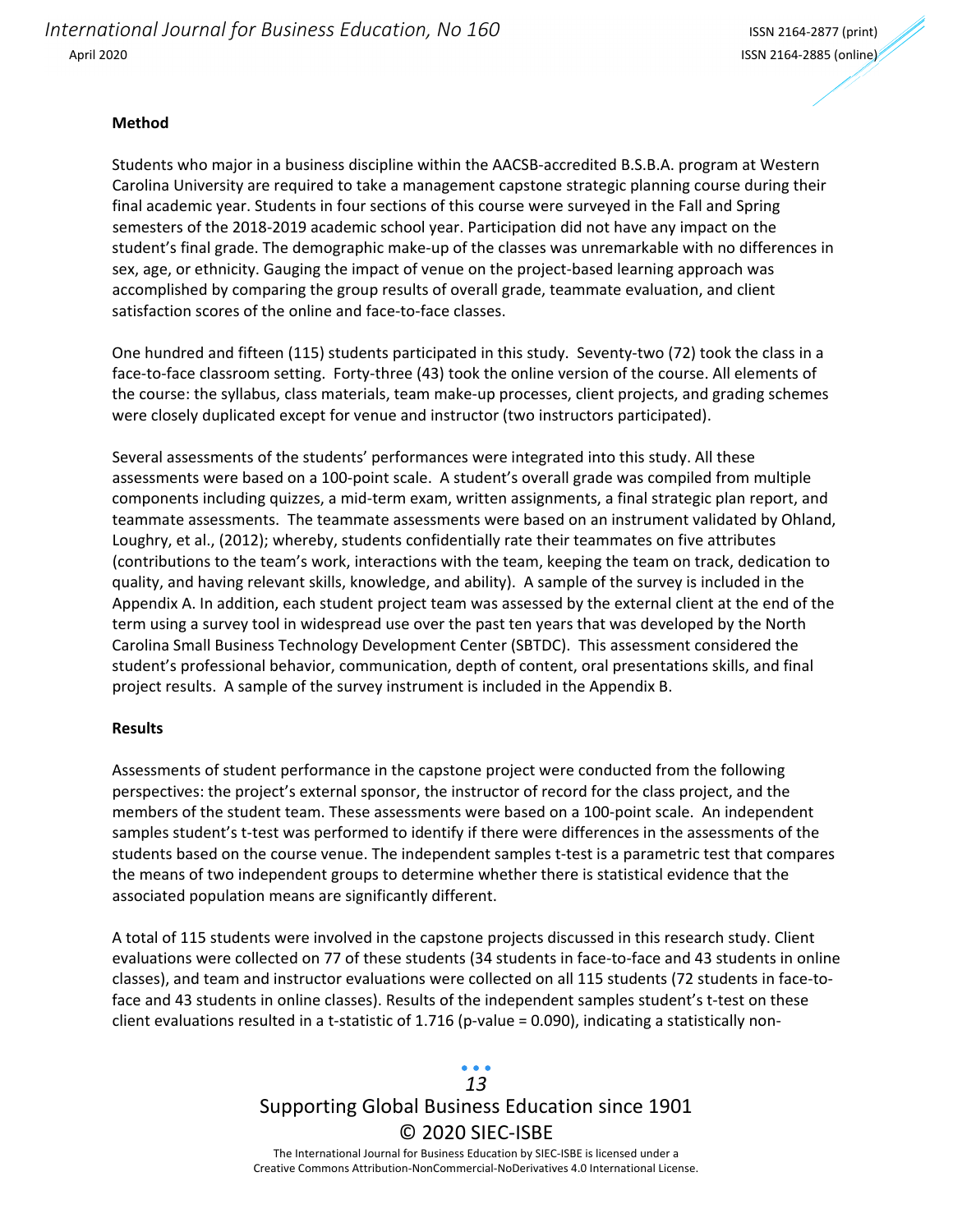significant result. Team and instructor evaluations also resulted in statistically non‐significant results, with t-statistics of -0.867 (p-value = 0.388) and -1.073 (p-value = 0.286) respectively. These statistically non‐significant results indicated that the venue did not impact client, team, or instructor evaluation (see Table 1).

### Table 1

| Results of t-tests on effect of venue on client, team, and instructor evaluations |  |  |
|-----------------------------------------------------------------------------------|--|--|
|                                                                                   |  |  |
|                                                                                   |  |  |

| Assessment                   | Face-to-Face | Online |          | p-value |
|------------------------------|--------------|--------|----------|---------|
| <b>Client Evaluation</b>     | 91.18        | 87.95  | 1.716    | 0.090   |
| <b>Team Evaluation</b>       | 87.00        | 89.42  | $-0.867$ | 0.388   |
| <b>Instructor Evaluation</b> | 86.69        | 88.09  | $-1.073$ | 0.286   |

The assessment data was also analyzed to determine if there were differences in these assessments of the students based on the instructor of the class, independent of the venue (see Table 2). All 115 students involved in the capstone projects were divided between the two course instructors. Instructor 1 supervised 65 of the students, and Instructor 2 supervised the remaining 50 students. Results of the independent samples student's t-test on the team and instructor evaluations for the students in these two instructors' classes resulted in a t-statistic of 0.573 (p-value = 0.568) and a t-statistic of -0.725 (pvalue = 0.470), indicating statistically non-significant results. The absence of statistically significant results with regards to team and instructor evaluations demonstrates that the choice of instructor had no impact on the findings. A comparison of client evaluations by the instructor was not performed due to a low response rate by the clients of one instructor.

### Table 2

*Results of t‐tests on effect of instructor on team and instructor evaluations* 

| Assessment                   | Instructor 1 | Instructor 2 |          | p-value |
|------------------------------|--------------|--------------|----------|---------|
| <b>Team Evaluation</b>       | 88.58        | 87.02        | 0.573    | 0.568   |
| <b>Instructor Evaluation</b> | 86.81        | 87.74        | $-0.725$ | 0.470   |

### **Discussion**

Academic literature continues to advocate the superiority of project‐based learning pedagogy over traditional, lecture‐based courses (Garnjost & Lawter, 2019); yet, there is little research comparing online versus face‐to‐face, project‐based learning. This may be due to the dearth of available online, project-based courses. In the experience of the authors, such courses require a good deal of extra effort in preparation and execution by the instructor. Adding the burden of an online classroom and virtual clients for the student teams makes the undertaking even more burdensome and may discourage educators from designing such pedagogy. Further research is warranted to discern the most effective approach to teaching project‐based strategic management online, including the development of appropriate interpersonal skills, empathy, patience, and time management.

## Supporting Global Business Education since 1901 © 2020 SIEC‐ISBE *14*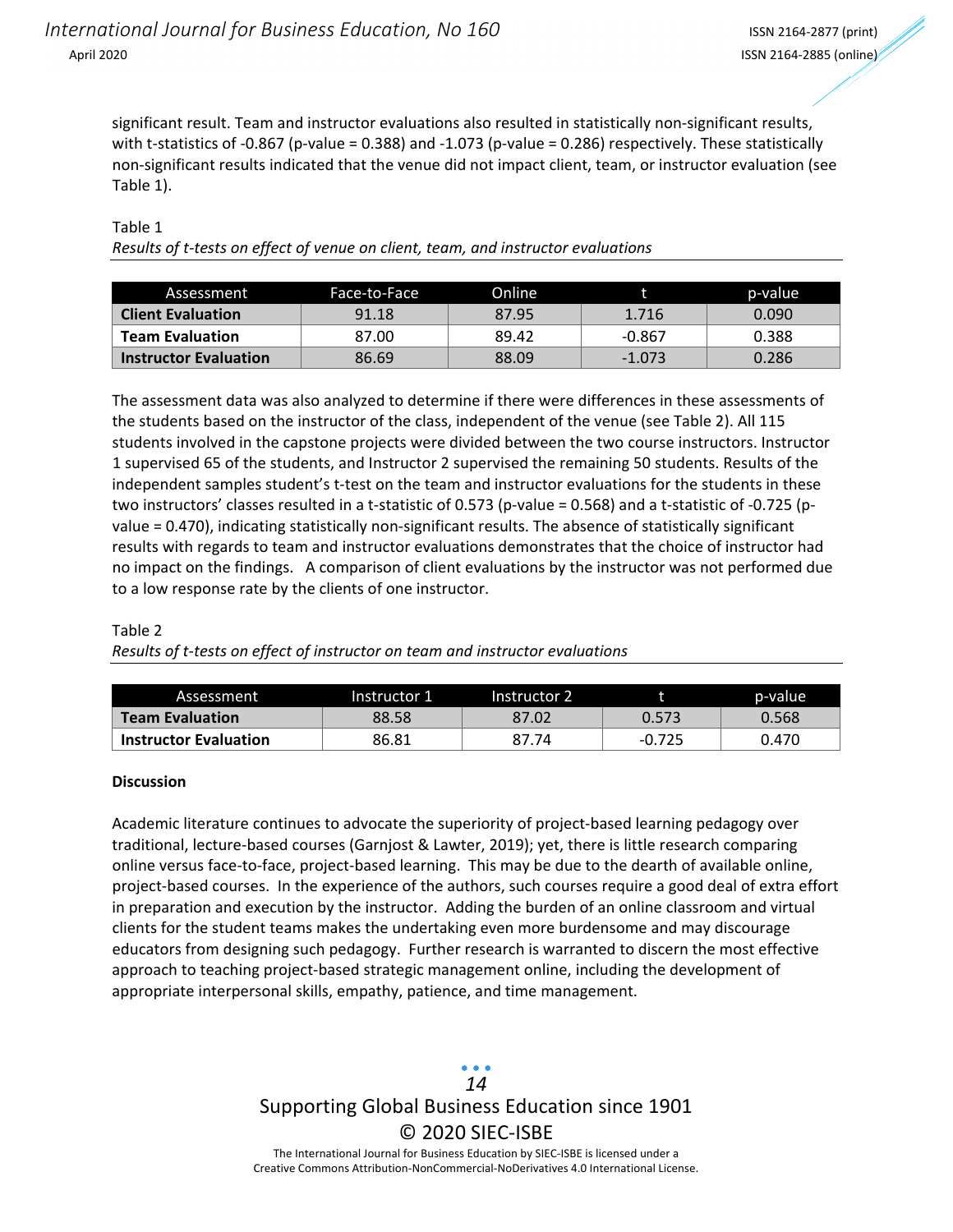The findings of this research show the benefits of online project-based learning to be substantial and worthwhile. Like Neuhauser, (2002) in a comparison of online and face-to-face class venues, this study demonstrated no essential differences in the outcome measurements (student grade, teammate assessments, and client satisfaction) of project‐based pedagogy as well. The researchers posit that this is due to the focus of the course on the work itself‐‐ working with teammates on a real business project with an actual client. No matter the venue (face-to-face or online), students concentrate on getting work done and meeting the client's expectations. Venue does not appear to matter.

The indications of this research suggest the opportunity for expanding the curriculum of online educational programs to include more project‐based courses which are widely acknowledged to provide superior learning experiences to traditional, lecture‐based classrooms. Mills and Treagust (2003) noted that the engineering profession and those charged with teaching the subject matter are exceedingly familiar with projects and that the use of project-based learning should be a key component of their curriculum. Research should be conducted on the use of this learning medium in the ever-growing realm of online engineering education. Given the relative infancy of online project‐based learning versus more traditional modes, future research efforts should include an examination of student experience. For example, why is it that venue has no impact upon student performance? Laguna, Razmus, and Zalinski (2017) suggest viewing this question through the framework of social cognitive / self-efficacy theory (Bandura, 1993) would be a worthwhile approach. Perhaps students are so motivated to succeed by the project-based approach that the choice of venue has no influence on performance. Another question to be explored is related to the nature of distance learning. Are students with a broader range of work/life experiences more influential in this modality than in the classroom setting? The learning outcomes would be of interest and possibly guide the composition of student teams. The results of future research into these areas could lead to the development of new pedagogical configurations that enhance student learning.

The intention of the authors is to continue to collect data over time to gain confidence and credibility in the findings. It is hoped that other researchers may pursue additional comparisons of project-based venues in a variety of other settings.

### **References**

- Anand, T. (2017). The death of the Harvard Business School Case Study Method. Retrieved from https://www.topmba.com/blog/death‐harvard‐business‐school‐case‐study‐method
- Bandura, A. (1993) Perceived Self‐Efficacy in Cognitive Development and Functioning, *Educational Psychologist*, *28*(2), 117‐148.
- Bell, S. (2010). Project‐based learning for the 21st century: Skills for the future. *The Clearing House, 83*(2), 39–43.
- Canziani, B., & Tullar, W.L. (2017). Developing critical thinking through student consulting projects. *Journal of Education for Business*, *92*(6), 271–279.

Supporting Global Business Education since 1901 © 2020 SIEC‐ISBE The International Journal for Business Education by SIEC‐ISBE is licensed under a Creative Commons Attribution‐NonCommercial‐NoDerivatives 4.0 International License. *15*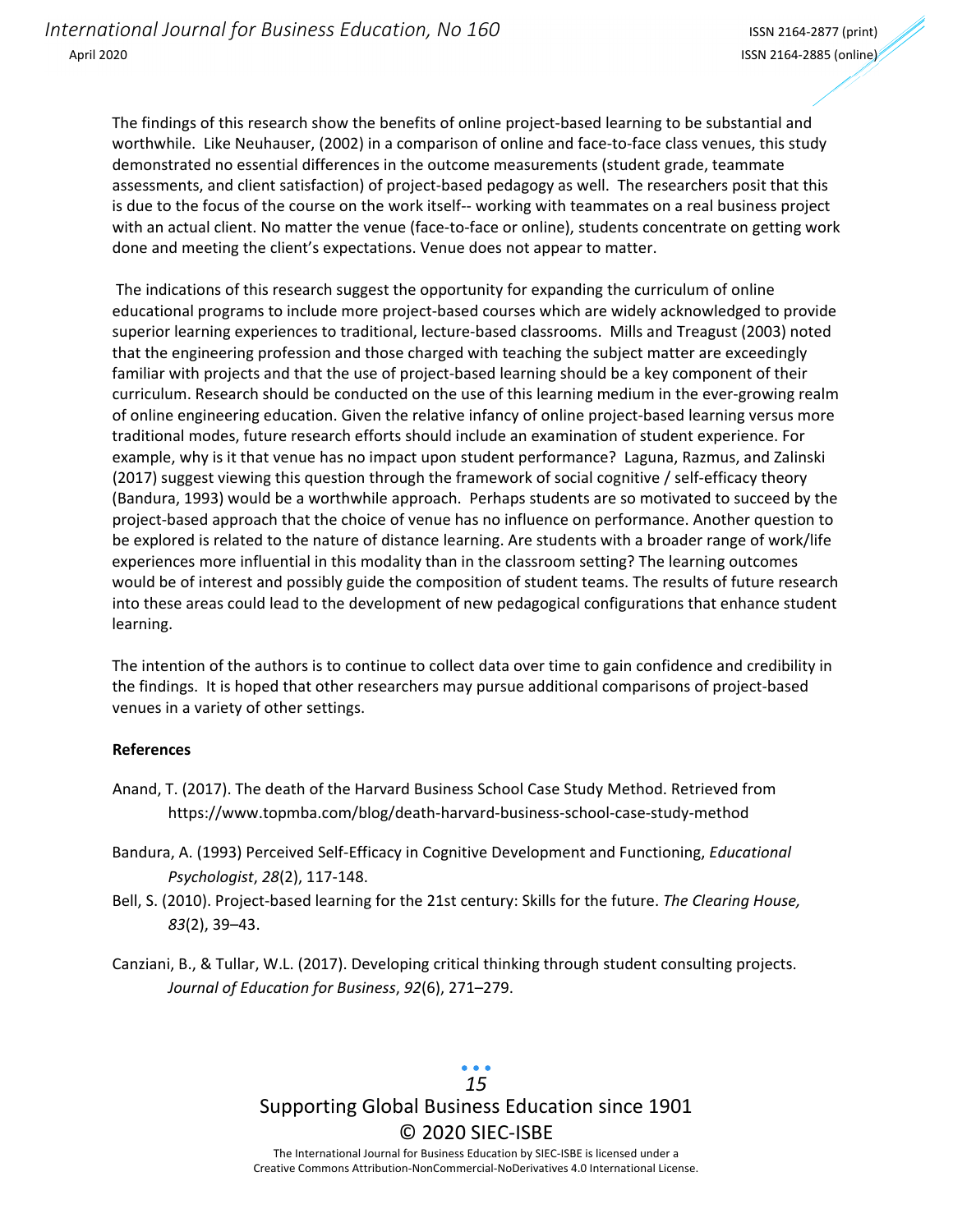- Ceschi, A., Sartori, R., Tacconi, G., & Hysenbelli, D. (2014). Business games and simulations: Which factors play key roles in learning? *Methodologies and Intelligent Systems for Technology Enhanced Learning, Advances in Intelligent Systems and Computing 292*, 181‐187. doi: 10.1007/978‐3‐319‐07698‐0\_23
- Chang, J. (2003). Strategic management: An evaluation of the use of three learning methods in Hong Kong. *Developments in Business Simulation and Experiential Learning*, 30, 146‐151.
- Christensen, C. R., & Hansen, A.J. (1987). *Teaching and The Case Method*. Boston MA: Harvard Business School Press
- Cornwell, R.C. (2012). Use the case study method. *The Journal of Business Education, 47*(8), 333‐334.
- Davis, C., & Wilcock, E. (2003). Teaching Materials Using Case Studies. *UK Centre for Materials Education.* Retrieved from: http://www.materials.ac.uk/guides/casestudies.asp
- Dendir, S. (2016). An online premium? Characteristics and performance of online versus face‐to‐face students in Principles of Microeconomics. *Journal of Education for Business, 91*(2), 59‐68.
- Dooley, A. R., & Skinner W. (1977). Casing case method methods. *Academy of Management Review*, *12*(2), 277‐89.
- Driscoll, A., Jicha, K., Hunt, A.N., Tichavsky, L., & Gretchen, G. (2012). Can online courses deliver in‐class results? A comparison of student performance and satisfaction in an online versus a face‐to‐face introductory sociology course. *Teaching Sociology @ American Sociological Association, 40*(4), 312‐331.
- Garnjost, P., & Lawter, L. (2019). Undergraduates' satisfaction and perceptions of learning outcomes across teacher‐and learner‐focused pedagogies. *The International Journal of Management, 17*(2), 267‐275.
- Garrido‐Lopez, M., Hillon, Y.C., Cagle, W., & Wright, E. (2018). Project‐based strategic management education: A client perspective on key challenges. *Journal of Small Business Strategy, 28*(2), 68‐ 79.
- Gentry, J.W. (1990). *Guide to Business Gaming and Experiential Learning.* East Brunswick, London, UK: Nichols/GP
- George, M.P. (2015). Experiential learning to enhance work skills, empathy and entrepreneurship in business schools. *Journal of Contemporary Research in Management, 10*(3), 1‐15.
- Jack, A. (2018). Why Harvard's case studies are under fire. *Financial Times*. Retrieved from https://www.ft.com/content/0b1aeb22‐d765‐11e8‐a854‐33d6f82e62f8

### Supporting Global Business Education since 1901 © 2020 SIEC‐ISBE The International Journal for Business Education by SIEC‐ISBE is licensed under a *16*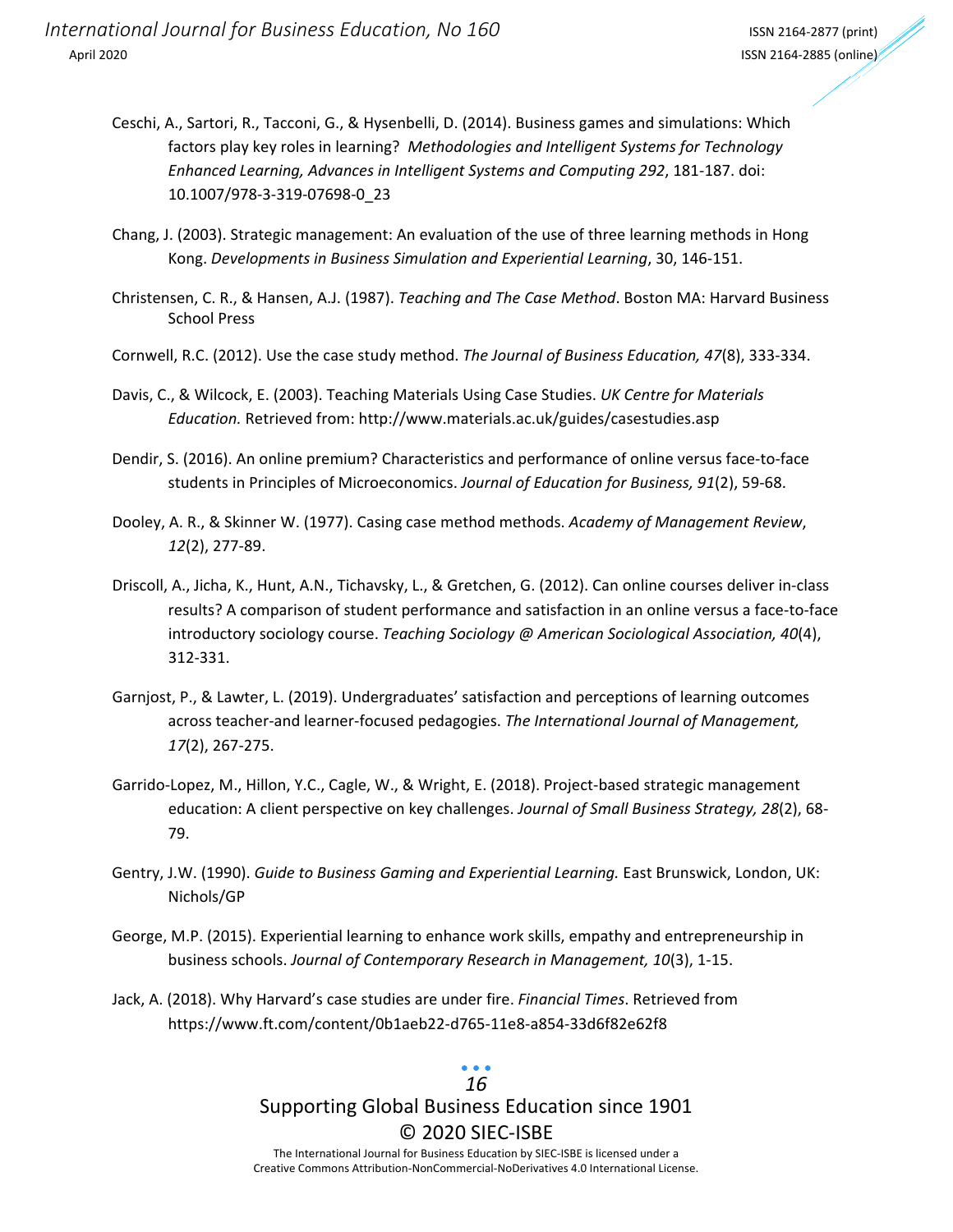- Jauch, L.R. and Glueck, W.F. (1988). *Business Policy and Strategic Management*. New York, NY: McGraw Hill.
- Jennings, D. (2000). Strategic management: An evaluation of the use of three learning methods. *Journal of Management Development*, *21*(9), 655‐665.
- Johnson, G. and Scholes, K. (1993). *Exploring Corporate Strategy, Text and Cases*. Upper Saddle River, NJ: Prentice Hall.
- Jones, B. F., Rasmussen, C. M., & Moffitt, M. C. (1997). *Real‐Life Problem Solving: A Collaborative Approach to Interdisciplinary Learning.* American Psychological Association. Washington DC.
- Laguna, M., Razmus, W., & Zalinski, A. (2017). Dynamic relationships between personal resources and work engagement in entrepreneurs. *Journal of Occupational and Organizational Psychology*, *90*(2), 248‐269.
- Logan, E., Augustyniak, R., & Rees, A. 2002. Distance education as different education: A student‐ centered investigation of distance learning experience. *Journal of Education for Library and Information Science, 43*(1), 32‐42.
- McFarland, D., & Hamilton, D. (2005). Factors affecting student performance and satisfaction: Online versus traditional course delivery. *Journal of Computer Information Systems, 46*(2), 25‐32.

Mills, J.E., & Treagust, D.F, (2003). Engineering education – Is problem-based or project-based learning the answer? *Australasian Journal of Engineering Education, online publication 2003‐2004.* Retrieved from https://www.researchgate.net/profile/Nathan\_Scott2/publication/238670687\_AUSTRALASIAN\_ JOURNAL\_OF\_ENGINEERING\_EDUCATION\_Co-Editors/links/0deec53a08c7553c37000000.pdf

- Mintzberg, H., Quinn, J.B. and Voyer J. (1995). *The Strategy Process, Concepts, Contexts and Cases*. Upper Saddle River, NJ: Prentice Hall.
- Mitchell, R.C. (2004). Combining cases and computer simulations in strategic management courses. *Journal of Education for Business, 79*(4), 198‐204.
- Morgan, J.D. (2015). Online Versus Face‐to‐Face Accounting Education: A Comparison of CPA Exam Outcomes Across Matched Institutions. *Journal of Education for Business*, *90*(8), 420‐426.
- Nemetz, P.L. Eager, W.M., & Limpaphayom, W. (2017). Comparative effectiveness and student choice for online and face‐to‐face classwork. *Journal of Education for Business*, 92*(*5), 210–219.
- Neuhauser, C. (2002). Learning style and effectiveness of online and face‐to‐face instruction. *The American Journal of Distance Education*, *16*(2), 99‐113.

### *17*

# Supporting Global Business Education since 1901 © 2020 SIEC‐ISBE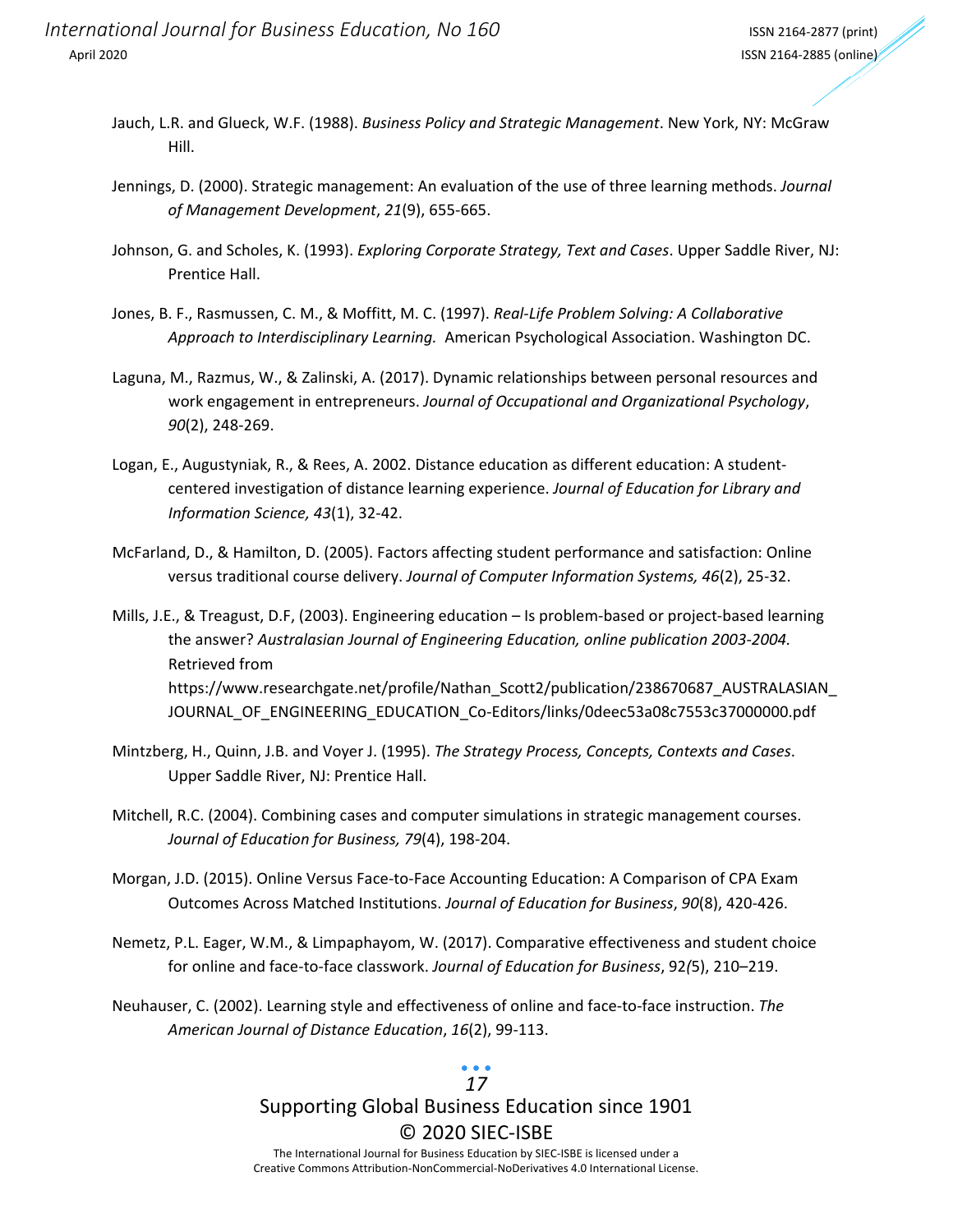- Ohland, M.W. Loughry, M.L. Woehr, D.J. Bullard, L.G. Felder, R.M. Finelli, C.J. Layton, R.A. Pomeranz, H.R. and Schmucker, D.G. (2012). The Comprehensive Assessment of Team Member Effectiveness: Development of a Behaviorally Anchored Rating Scale for Self‐ and Peer Evaluation. *Academy of Management Learning & Education*, *11*(4), 609‐630.
- Osigweh, C. A. B. (1989). Casing the case approach in management development. *Journal of Management Development, 8*(2), 41‐57.
- Parkhurst, R., Moskal, B.M., Downey, G.L., Lucena, J., Bigley, T., & Elberb, S. (2008). Engineering cultures: Comparing student learning in online and classroom‐based implementations. *International Journal of Engineering Education, 24*(5), 955‐64.
- Poisson‐de Haro, S., & Turgut, G. (2012). Expanded strategy simulations: developing better managers*. Journal of Management Development, 31*(3), 209‐220.
- Reid, M., Brown, SD., & Tabibzadeh, K. (2012). Capstone teaching models: Combining simulation, analytical intuitive learning processes, history and effectiveness. *Journal of Education for Business, 87*(3), 178–184.
- Romm, T., & Mahler, S. (1991). The case study challenge: A new approach to an old method. *Management Education and Development*, *22*(4), 292‐301.
- Seaman, J.E., Allen, I.E., & Seaman, J. (2018). Grade increase: Tracking distance education in the United States*. Babson Survey Research Group.* Retrieved from https://files.eric.ed.gov/fulltext/ED580852.pdf
- Schroder, H.P., & Liviu, C‐R. (2012). Business simulation. *Conference Paper. The Planet Financial Times: The Independent Expert Voice for Eastern Europe.* Retrieved from https://www.researchgate.net/profile/Hans\_Peter\_Schroeder/publication/280387309\_Business \_Simulation/links/55b4746008aed621de011611/Business‐Simulation.pdf
- Singh, J. (2018). Strategic planning process exercise: A semester‐long experiential approach to engage students. *Management Teaching Review. 3*(1), 71–85.
- Stern, B.S. (2004). A comparison of online and face-to-face instruction in an undergraduate foundations of American education course. Stern, B.S. *Contemporary Issues in Technology and Teacher Education, 4*(2), 196‐213.
- Summers, J.J., Waigandt, A., & Whittaker, T.A. (2005). A comparison of student achievement and satisfaction in an online versus a traditional face‐to‐face statistics class. *Innovative Higher Education, 29*(3), 233‐250.

Supporting Global Business Education since 1901 © 2020 SIEC‐ISBE The International Journal for Business Education by SIEC‐ISBE is licensed under a Creative Commons Attribution‐NonCommercial‐NoDerivatives 4.0 International License. *18*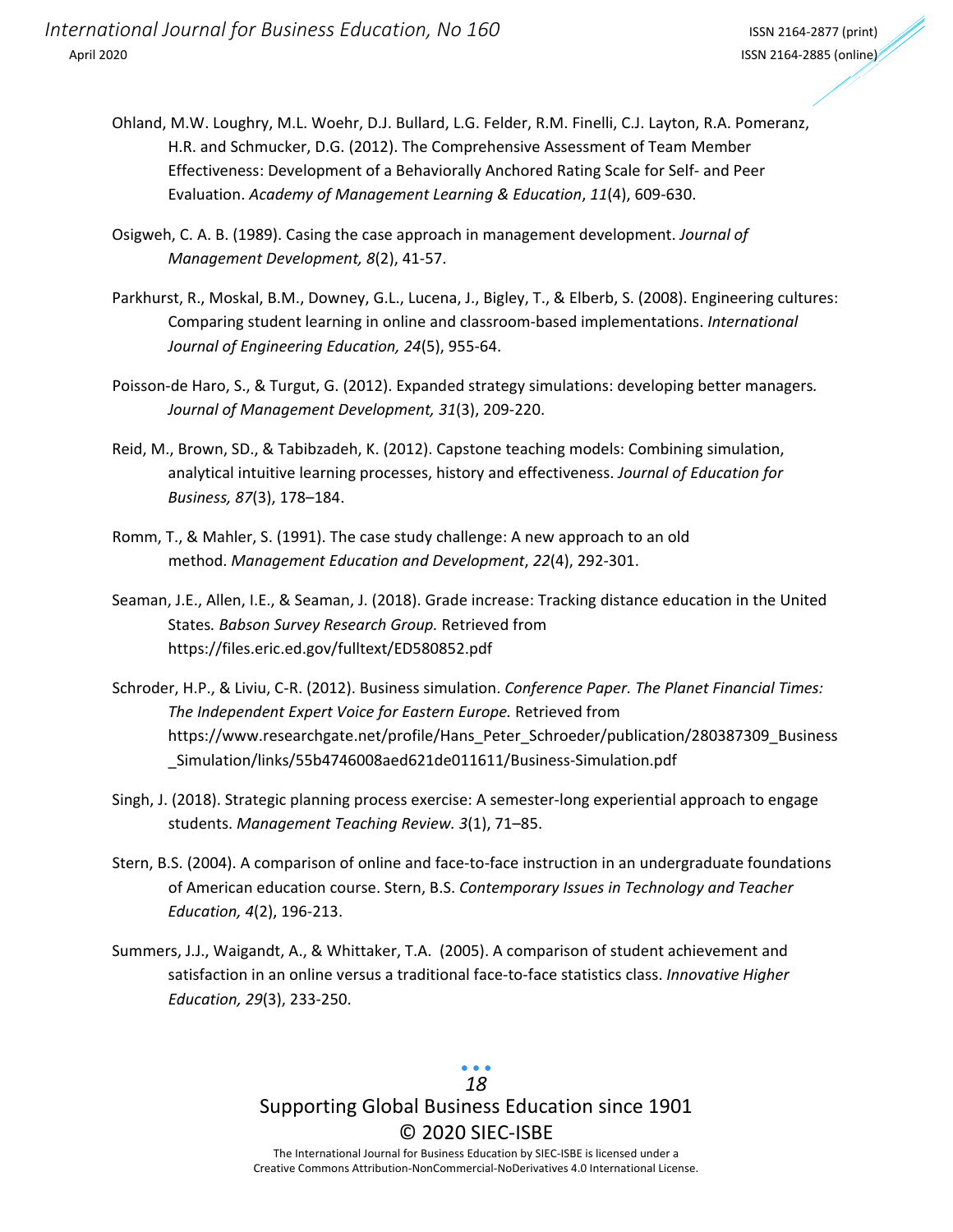*International Journal for Business Education, No 160* ISSN <sup>2164</sup>‐<sup>2877</sup> (print) April 2020 ISSN 2164‐2885 (online)

- Thomas, J.W. (2000). A review of research on project‐based learning. San Rafael, CA: Autodesk Foundation. Retrieved from https://tecfa.unige.ch/proj/eteach‐ net/Thomas\_researchreview\_PBL.pdf
- Thomas, J.W., Mergendoller, J. R., and Michaelson, A. (1999). *Project‐based learning: A Handbook for Middle and High School Teachers.* Novato, CA: The Buck Institute for Education
- Thompson, J.B., & Edwards, H.M. (2009). *Preparing graduate students for industry and lifelong learning: A project‐based approach.* Education and Technology for a Better World (p. 292‐301). New York, NY: Springer Berlin Heidelberg
- Thompson, A.A., & Strickland, A.J. (1999). *Strategic Management: Concepts and Cases.* New York, NY: McGraw Hill.
- Tucker, S. (2001). Distance education: Better, worse, or as good as traditional education? *Online Journal of Distance Learning Administration, 4*(4). Retrieved from https://www.westga.edu/~distance/ojdla/winter44/tucker44.html
- Turner, C., & Turner, K.D. (2017). The effects of educational delivery methods on knowledge retention. *Journal of Business Education, 92*(5), 201‐209.
- Urtel, M.G. (2008). Assessing academic performance between traditional and distance education course formats. *Educational Technology & Society, 11*(1), 322‐330.
- Xiao, G., & Carnes, L. (2017). A pedagogical framework for teaching business strategy: Design and assessment. *Academy of Educational Leadership Journal, 27*(1). Retrieved from https://www.abacademies.org/articles/a‐pedagogical‐framework‐for‐teaching‐business‐ strategy‐design‐and‐assessment‐6636.html
- Yin, R.K. (1989). *Case Study Research, Design, and Method,* Beverly Hills, CA: Sage Publications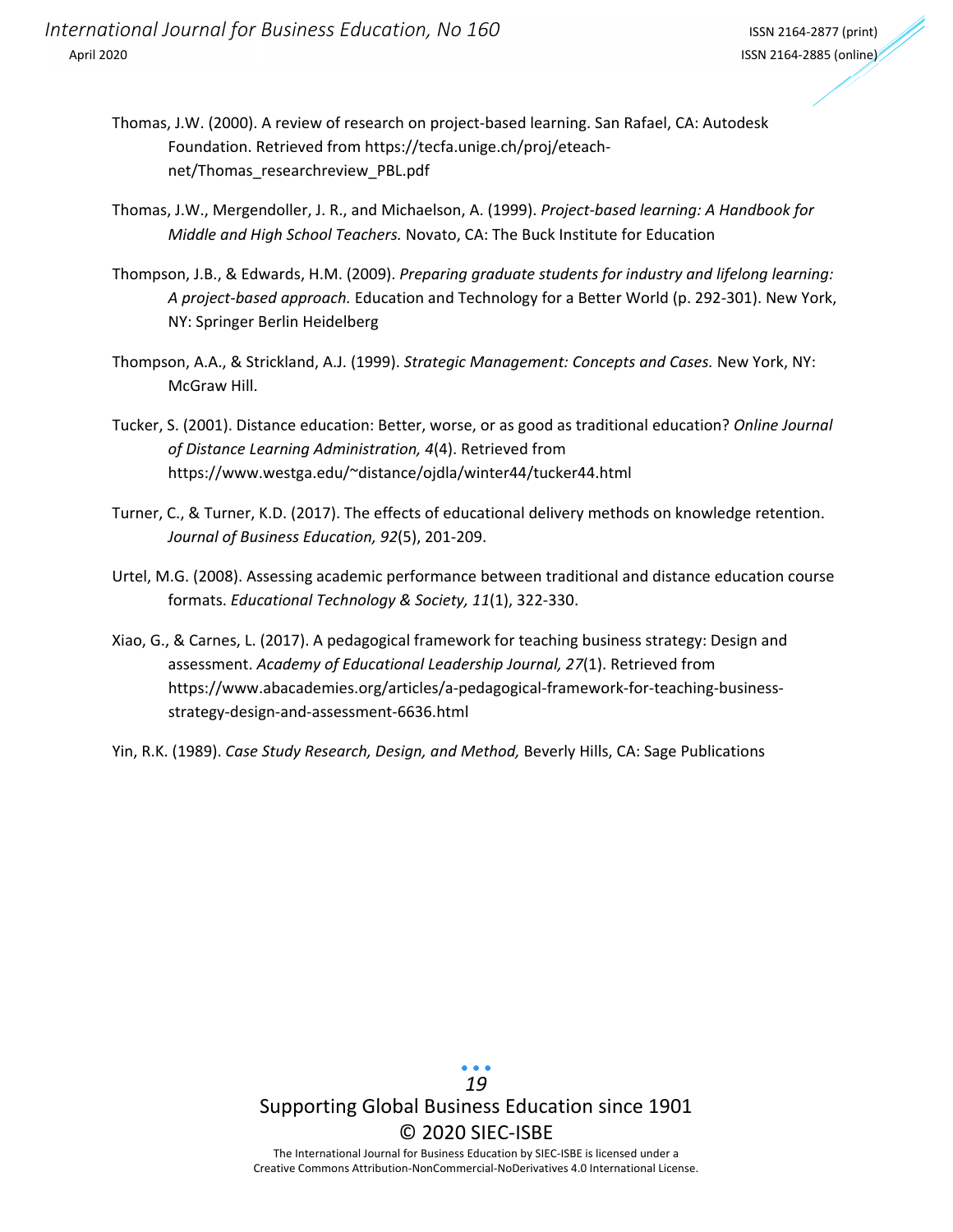### **Appendix A Team Assessment Instrument**

|                                       | <b>Y</b> sser<br><b>INNIE</b> |                         |                |                         |                      | ← Write the names of the people on your team including your own name.                                                                                                                                                                                                                                           |
|---------------------------------------|-------------------------------|-------------------------|----------------|-------------------------|----------------------|-----------------------------------------------------------------------------------------------------------------------------------------------------------------------------------------------------------------------------------------------------------------------------------------------------------------|
|                                       |                               |                         |                |                         |                      | This self and peer evaluation asks about how you and each of your terminates contributed to<br>the team during the lime period you are evaluating. For each way of contributing, please coad<br>the behaviors that describe a "1", "3," and "5" raths. Then confidentially rate yourself and<br>year feammales. |
|                                       |                               |                         |                |                         |                      | · Does were or higher-quality work than expected                                                                                                                                                                                                                                                                |
|                                       | š                             | s,                      | š              | 6                       | ŝ                    | · Makes important complusions don improve the ream's world                                                                                                                                                                                                                                                      |
|                                       |                               |                         |                |                         |                      | · Helps to complete the rooth of teammates who are having difficulty.                                                                                                                                                                                                                                           |
|                                       | $\ddot{}$                     | 4                       | $\overline{a}$ | 4                       | $\ddot{\phantom{1}}$ | Committees bettering a published in brills", and 2                                                                                                                                                                                                                                                              |
|                                       |                               |                         |                |                         |                      | . Completes a fair share of the reant's work wou acceptable quality.                                                                                                                                                                                                                                            |
|                                       | 3                             | ä                       | š              | ä                       | ŝ.                   | · Keeps-commitments and completes assignments on time.                                                                                                                                                                                                                                                          |
|                                       |                               |                         |                |                         |                      | · Fills as for teammates when it is casy or important.                                                                                                                                                                                                                                                          |
| Contributing to<br>the Trans's World  | z.                            | $\overline{\mathbf{z}}$ | $\overline{z}$ | $\ddot{\imath}$         | t                    | There is a set of the transaction and an institution and                                                                                                                                                                                                                                                        |
|                                       |                               |                         |                |                         |                      | · Does not do a fair charg of the team's york. Detroits slopps or incomplete work.                                                                                                                                                                                                                              |
|                                       | $\overline{1}$                | ī                       | T              | Ţ                       | T                    | · Misses-deadlines. Is late, unprepared, or absent for term meetings.<br>Does not assist reannuates. Onits if the work becomes difficult.                                                                                                                                                                       |
|                                       |                               |                         |                |                         |                      |                                                                                                                                                                                                                                                                                                                 |
|                                       | $\overline{5}$                | 5                       | 5              | 5                       | 5                    | · Asks for and shows an interest in teammates' ideas and tamtributions.<br>· formules communication smore teammates. Provides encommentant or enthusiasm to 400 team.                                                                                                                                           |
|                                       |                               |                         |                |                         |                      | · Asks teammates for feedback and uses their supperficus to improve.                                                                                                                                                                                                                                            |
|                                       | 4                             | $\overline{4}$          | ă              | ä                       | 4                    | - Democrates the bands as cabal arbitters and                                                                                                                                                                                                                                                                   |
| interacting with<br><b>Fenningers</b> |                               |                         |                |                         |                      | · Listens to teammates and respects their contributions                                                                                                                                                                                                                                                         |
|                                       | $\overline{5}$                | ä                       | ä              | š                       | š                    | · Communicates clearly. Shares information with teammates: Participates (ulty in ream activities)                                                                                                                                                                                                               |
|                                       |                               |                         |                |                         |                      | · Respects and responds to reedback time teammates.                                                                                                                                                                                                                                                             |
|                                       | ż                             | s                       | 2              | Þ                       | i                    | best the first test and control                                                                                                                                                                                                                                                                                 |
|                                       |                               |                         |                |                         |                      | · Interrupts, ignores, bostes, or makes that of terminues                                                                                                                                                                                                                                                       |
|                                       | ï                             | τ                       | ŧ              | ī                       | $\mathbf{r}$         | · Intes actions that affect teammans, without their input. Does not shore atternation.                                                                                                                                                                                                                          |
|                                       |                               |                         |                |                         |                      | · Complants, makes excuses, or does not instead with trammatos. Accepts no help to notice.                                                                                                                                                                                                                      |
|                                       |                               |                         |                |                         |                      | Watches conditions affecting the team and monitors the team's progress.                                                                                                                                                                                                                                         |
|                                       | $\overline{\phantom{a}}$      | 8                       | 8              | $\ddot{\phantom{0}}$    | 5.                   | · Makes sure that texamines are making appropriant progress.                                                                                                                                                                                                                                                    |
|                                       |                               |                         |                |                         |                      | · Gives teammage-specific, timely, and constructive feedback.                                                                                                                                                                                                                                                   |
|                                       | 4                             | 4                       | 4              | ٤                       | $\ddot{\phantom{1}}$ | Thomsques believing level but it finds that it                                                                                                                                                                                                                                                                  |
| un Track                              | 3                             | ä                       | ġ.             | ż                       | 3                    | · Nunces changes that inflaence the team's aucress.<br>Knows what everyong on the team should by doing and notices problems.                                                                                                                                                                                    |
|                                       |                               |                         |                |                         |                      | Alerts teammates of surprests solitions when the term's success is threatened.                                                                                                                                                                                                                                  |
| <b>Keeping the Team</b>               | z                             | ż                       | 2              | ı                       | t                    | Donor was balation described in both I and 3                                                                                                                                                                                                                                                                    |
|                                       |                               |                         |                |                         |                      | · Is quasagre of whether the team is moeting its goots.                                                                                                                                                                                                                                                         |
|                                       | ì                             | ī                       | ī              | $\mathbf{I}$            | $\mathbf{I}$         | · Does not pay attention to teammates preacess.                                                                                                                                                                                                                                                                 |
|                                       |                               |                         |                |                         |                      | Avoids discussing fearn problems, even when they are ally must.                                                                                                                                                                                                                                                 |
|                                       |                               |                         |                |                         |                      | Mutivansche team in do excellent work.                                                                                                                                                                                                                                                                          |
|                                       | 5                             | $\overline{\mathbf{5}}$ | 5              | ă                       | 8                    | · Cancellist the team does outstanding work, even if there is no holdtronal terrard,                                                                                                                                                                                                                            |
|                                       |                               |                         |                |                         |                      | · Believes that the team can do exection work.                                                                                                                                                                                                                                                                  |
|                                       | 4                             | ä                       | ă              | ä                       | ٠                    | Demonstrates he want conceiled in hom. Land 5                                                                                                                                                                                                                                                                   |
| Expecting<br>Osafity                  |                               |                         |                |                         |                      | · Financiates the team to do good work that meets all requirements.                                                                                                                                                                                                                                             |
|                                       | ł,                            | š                       | ã              | š                       | Ä                    | Wants the team to perform well enough to cars all available rewards:                                                                                                                                                                                                                                            |
|                                       |                               |                         |                |                         |                      | · Believes that the team can fully meet its responsibilities.                                                                                                                                                                                                                                                   |
|                                       | ı                             | z                       | z              | $\mathbf{z}$            | z                    | Le moins heaving assigned in high hand?                                                                                                                                                                                                                                                                         |
|                                       | ï                             | ī                       | x              |                         | ١                    | · Satisfied even if the team three was meet a sugged assurdants<br>٠<br>Wants the jeant in avoid work, even if a barts the tenta-                                                                                                                                                                               |
|                                       |                               |                         |                |                         |                      | · Doubly that the team can meet its requirements                                                                                                                                                                                                                                                                |
|                                       |                               |                         |                |                         |                      | Demonstrates the knowledge, skills, and abilities at do excellent work.<br>×.                                                                                                                                                                                                                                   |
|                                       | $\overline{\mathbf{5}}$       | 5                       | ġ.             | $\overline{\mathbf{5}}$ | ß.                   | · Accores sew knowledge or skills to improve the ream's performance.                                                                                                                                                                                                                                            |
|                                       |                               |                         |                |                         |                      | · Able to perform the role of any team member if necessary.                                                                                                                                                                                                                                                     |
| Having Belevant Koowledge,            | 4                             | 4                       | 4              | à                       | $\ddot{\phantom{0}}$ | Demonstrated indirecting accorded in helit@out.4                                                                                                                                                                                                                                                                |
|                                       |                               |                         |                |                         |                      | · Has sufficient knowledge, (kills, and abilities to contribute to the raint's work-                                                                                                                                                                                                                            |
|                                       | 3                             | ь                       | s              | ä                       | s                    | · Augustos Rnowledge or skills needed to meet reastirements.                                                                                                                                                                                                                                                    |
| Stats, and Ablinks                    |                               |                         |                |                         |                      | · Able to get form some of the tasks normally done by other team members.                                                                                                                                                                                                                                       |
|                                       | ı                             | 2                       | $\mathfrak{p}$ | 2                       | ı                    | Leona control behavior advertised in both 1 catd.                                                                                                                                                                                                                                                               |
|                                       |                               |                         |                |                         |                      | • Missing basic qualifications needed to be a member of the team.                                                                                                                                                                                                                                               |
|                                       | $\mathbf{I}$                  | ı                       | Ţ.             | Ī                       | Ţ,                   | · Junited of unwilling to develop knowledge or skills as contribute to the ream.<br>. Thubbe to reefform any of the duties of rative team members.                                                                                                                                                              |
|                                       |                               |                         |                |                         |                      |                                                                                                                                                                                                                                                                                                                 |

Ohland, Loughry, et al. (2012)

 $\bullet$   $\bullet$   $\bullet$ *20* Supporting Global Business Education since 1901 © 2020 SIEC‐ISBE